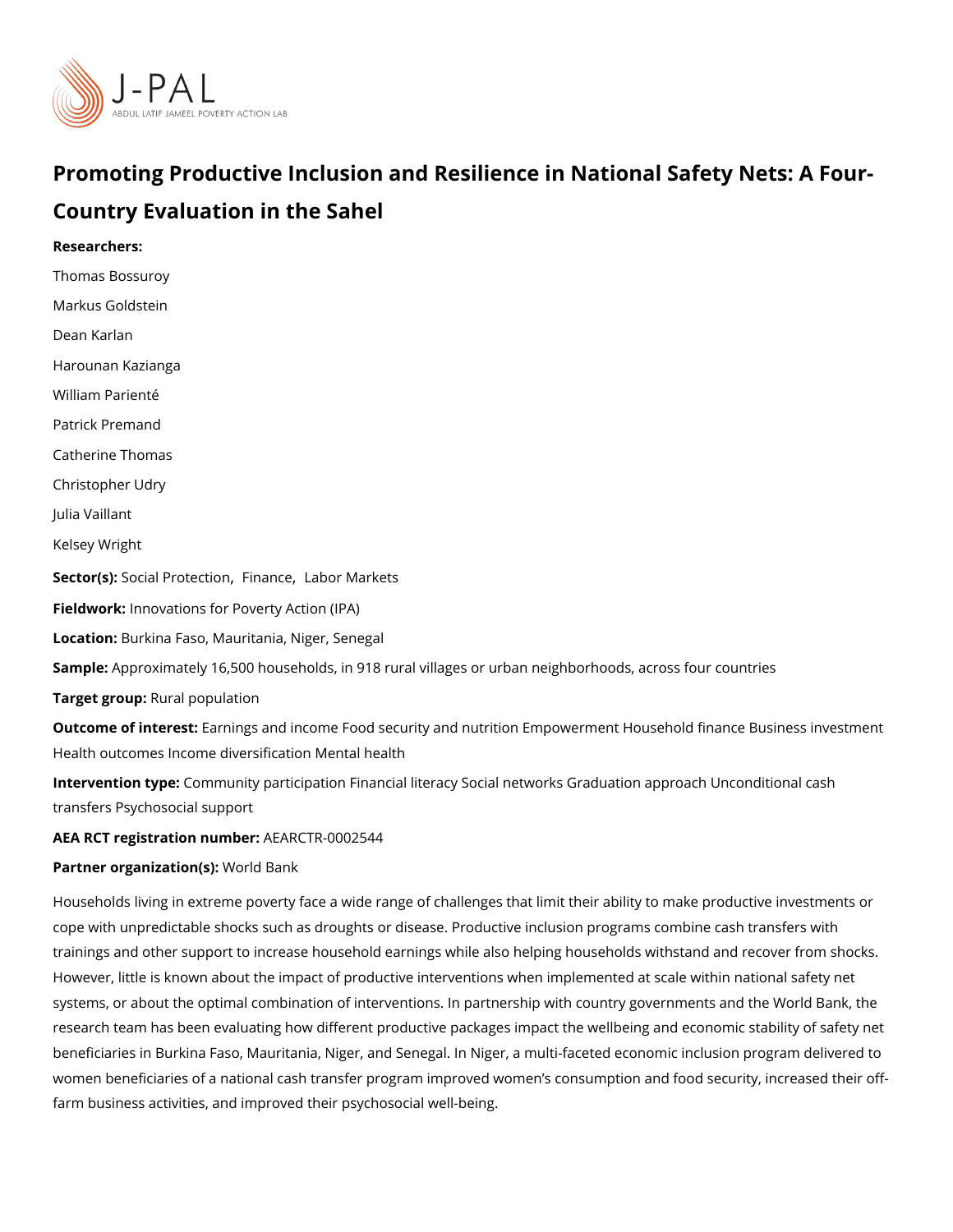### Policy issue

Households living in extreme poverty face many challenges that constrain their ability to range from lack of capital and skills to pervasive social norms, exposure to various types local markets. Although the combination of different interventions appears to be critical f inclusi<sup>[1](#page-4-0)</sup>onesearch-to-date tends to focus on partnerships with nonprofit organizations, whil government-led programs may differ from the efficacy of smaller-scale, non-governmental Social safety nets establish mechanisms to reach and provide consumption support to the households. A growing number of countries are seeking to implement packages of product beneficiaries, including training programs, asset transfers, psychosocial support, and/or little is known about the impact of multifaceted programs implemented through governmen combination of productive measures to effectively lift households out of poverty.

## Context of the evaluation

As of 2018, approximately forty percent of people in Sub-Saharan Africa lived on less tha benchmark for extreme poverty[,](#page-4-0) making it the poorest ournetgies in the Southed region of West  $\prime$ among the poorest in Sub-Saharan Africa[,](#page-4-0) with extreme poverty rates hig $\hat{\theta}$ ,eff hba $\delta$ afroenty pe region is particularly exposed to climate shocks, making it especially difficult for poorer National cash transfer programs have risen considerably in popularity around the world to poor households, including in the Sahel. Increasingly, policymakers in the region are int programs with additional interventions that can improve the ability of recipient household climatic shocks. To support these efforts, the World Bank and Saphaeth Aled agod under Seoscilaalu Proto beed c [Progr](https://www.worldbank.org/en/programs/sahel-adaptive-social-protection-program-trust-fund#:~:text=The Sahel Adaptive Social Protection Program (SASPP) was launched in,, Niger, and Senegal).)amm 2014. The program s objective is to increase access to effective adaptive social vulnerable households across the region. As part of the program, country governments, th researchers are collaborating to evaluate complementary interventions that, combined wit have the potential to promote productive economic inclusion and resilience among poor ho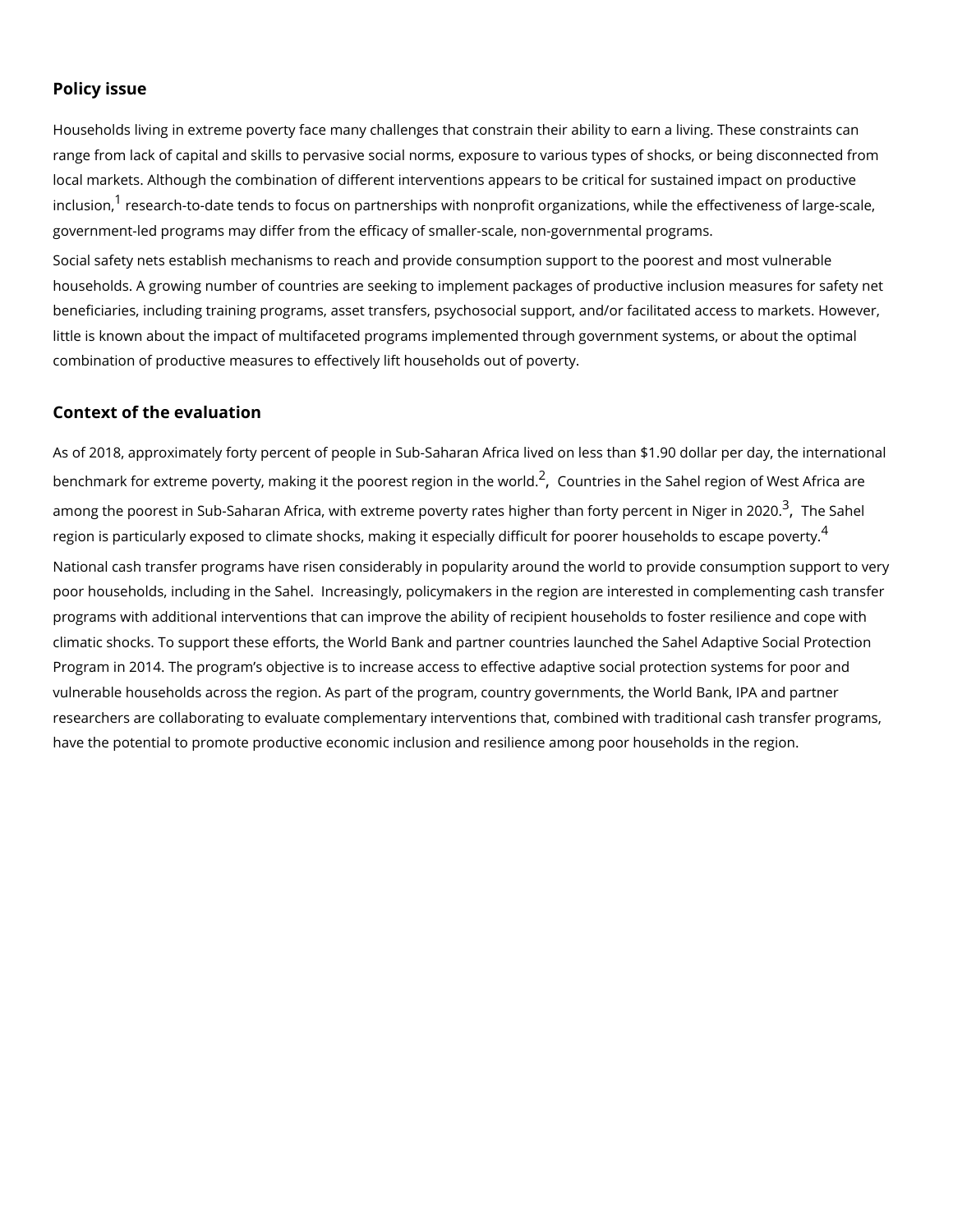

Woman sorts grain while caring for children in Burkina Faso (Hector Conesa | Shutterstock.com)

# **Details of the intervention**

Country governments, the World Bank, IPA and partner researchers are collaborating to evaluate the impact of different packages of productive interventions on the economic wellbeing and resilience of safety net beneficiaries in Burkina Faso, Mauritania, Niger, and Senegal. The system used to deliver the intervention varies across countries, ranging from fully government-implemented to fully NGO-implemented.

The programs in this evaluation include combinations of the following set of seven interventions:

- 1. *Basic consumption support:* Participants receive consumption support in the form of periodic cash transfers of about \$15 per month.
- 2. *Coaching and group formation:* Participants form groups to meet with coaches on an ongoing basis. Coaches provide support and guidance to the groups, ensure that program components are being implemented effectively, and promote group access to local markets. They also provide individualized follow-up when participants need additional support.
- 3. *Savings groups:* Groups of participants are trained to establish Village Savings and Loans Associations, which allow members to pool their savings in order to have a source of lending funds, and are supervised as they establish and manage these groups.
- 4. *Workshop on aspirations and social norms:* Participants and the wider community attend a screening and engage in a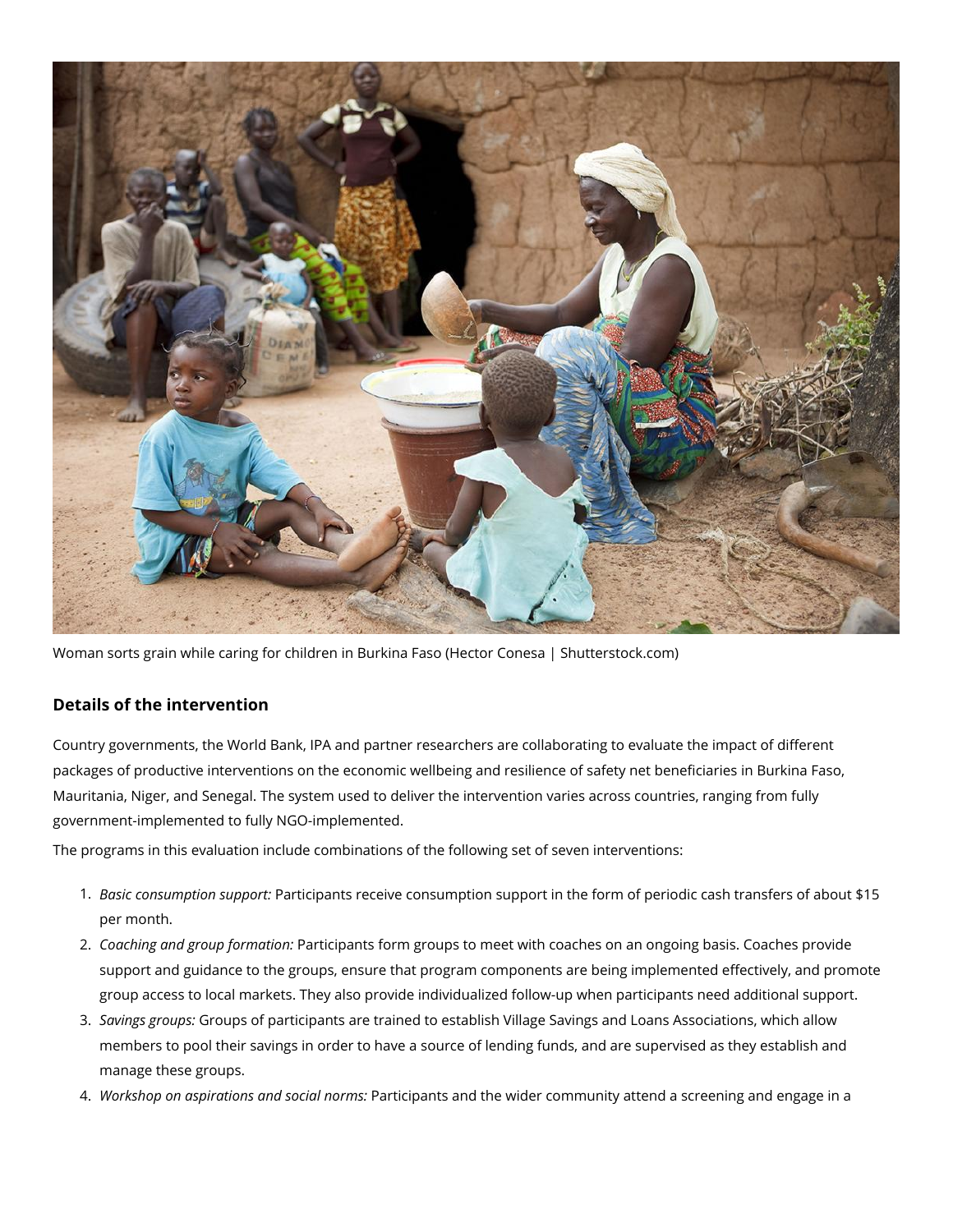facilitated discussion of a video that aims to lift aspirations and address community making productive investments.

- 5.Life-skills trPaaintingipants are offered a week-long training program designed to promot as self-esteem, effective decision-making, conflict resolution and future orientation.
- 6. Micro-entrepreneurshaprtia ip amgs receive a week-long training program covering basic agricultural and non-agricultural activities.
- 7. Large, lump-sum chash tiggripants receive a one-time grant of US \$100-200 meant to prom productive activities. This grant is significantly larger than the periodic cash transfe

In each of the four countries, researchers used public lotteries to randomly assign village following four groups:

- $\degree$  Full packPaagreticipating households in this group of villages receive all program compo  $1 - 7$ ).
- $\degree$  Capital aPmarticipating households receive all program components listed above excep skills and social norms (components 2 and 4). By testing the program with and without evaluate whether addressing participants aspirations and social norms improves the
- $^{\bullet}$  Psychosocia Paarntmicipating households receive all program components listed above ex grant (component 7). Because the large cash transfer is one of the most expensive  $c<sub>i</sub>$ researchers and policymakers are interested in identifying the cost-effectiveness of
- $\degree$  Comparison gTrhoiuspgroup receives only the basic consumption support (component 1).

The evaluation team has been gathering information on household income, assets, consum individual-level mental health and women s empowerment, to evaluate the impact of the d participants wellbeing.

#### Results and policy lessons

Results are forthcoming from Burkina Faso, Mauritania, and Senegal.

In Niger, researchers compared the impact of the three packages for female program parti monthly cash transfers through a national cash transfer program implemented bibovethped Grave led to significant improvements for participants across a range of outcomes after six and participation relative to a comparison group. Participants enjoyed improved food security They increased their business investments and saw higher revenue, mostly from off-farm I packages led to increased participation in savings groups. There were also positive impad and some dimensions of women s empowerment. Women in all three groups experienced in control over their income-generating activities and earnings. However, this did not lead to decision-making.

The impacts on welfare, food security, and income-generating activities tended to be the differences in impacts emerged between the capital arm and the psychosocial arm. For e: and social well-being as well as community engagement and collective action were strong package. The effects of each arm changed over time, as well. The capital arm worked bett months, but by eighteen months, the impacts are similar.

The research team also assessed the cost-effectiveness of each study arm. At eighteen r